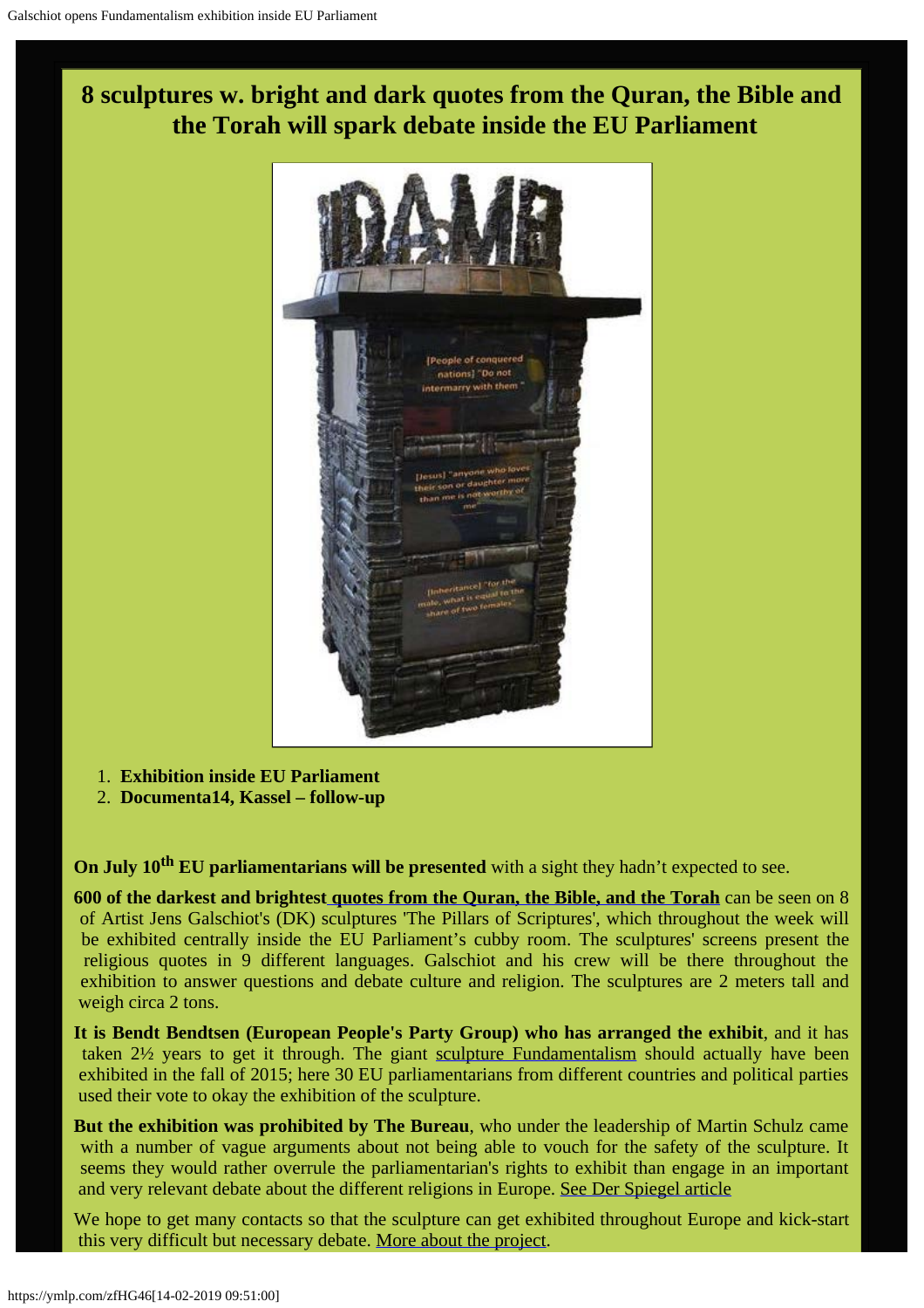#### **[Galschiot's rate on the Documenta14 art exhibition in Kassel, Germany.](http://www.galschiot.com/documenta14/)**

**In June Galschiot and his crew went to Kassel** in order to deliver a [wakeup call the world's artists,](http://www.galschiot.com/wp-content/uploads/2017/06/documenta_manifesto_GB_Final.pdf) to get them out of museums and engage in the world's development. It didn't go quite as planned.

**We had rented a boat in Kassel called the MS Stint** and equipped it with 80 refugee sculptures. We then sailed up and down the Fulda River while letting curious souls on-board to talk about art, culture, the refugee crisis and political activism.

**In just one day we had a few thousand visitors**, and that proved to be too much for the recognized art exhibition Documenta14 – even though it actually has focus on the refugee situation. The owner of our dock received a call and with sweet irony barred the dock entry from both the ship and its refugees.

**Any art within a kilometre of Documenta's exhibition is strictly prohibited**. But luckily jurisdiction over the Fulda River belongs to the Federal State of Germany and not the city of Kassel. So they couldn't disallow the flowing art exhibition and we soon found another dock further down the Fulda River.

**The local Medias were pretty interested in the story** and suddenly The Refugee Ship became a local must see and one of the city's favourite artworks on display.

**It turns out that many of Kassel's locals are sick of the elitist art exhibition**, which has never exhibited a local artist and has even tried to sue a local artist, who decided to set up an art piece in a church during Documenta13 in 2012.

**It is absurd that a "progressive" art exhibition prohibits art from being displayed**; this seems to go directly against the very nature of art. It is a complete disgrace to come to a city and ban local artists from exhibiting themselves freely in their own city.

**Documenta15 opens in 2022**, and Galschiot already has big plans about setting up artistic free zones on the Fulda and in private buildings where artists can exhibit themselves freely outside of the city's jurisdiction. So we are already looking forward to that.

*Many warm (and exhausted) regards*

*Lasse Markus, Chief of Communications at Gallery Galschiot*



## **The Refugee Ship and the campaign To Arrive Safely**

*We, in the rich part of the world, have a responsability to receive people that flee from war and hunger.* **Gerald Mennen – [OUTLAW.die Stiftung.](http://www.outlaw-diestiftung.de/aktivitaeten/veranstaltungen/mit-sicherheit-gut-ankommen/)**

**This summer, the The Refugee Ship will** be visiting over 24 German cities to raise awareness about the refugees knocking on Europe's door, their plight, and our responsibility to help them.



 **Refugee Ships will visit 24 harbours in Germany this summer**. [See sail plan](http://www.outlaw-diestiftung.de/aktivitaeten/veranstaltungen/mit-sicherheit-gut-ankommen/die-route/#c145)